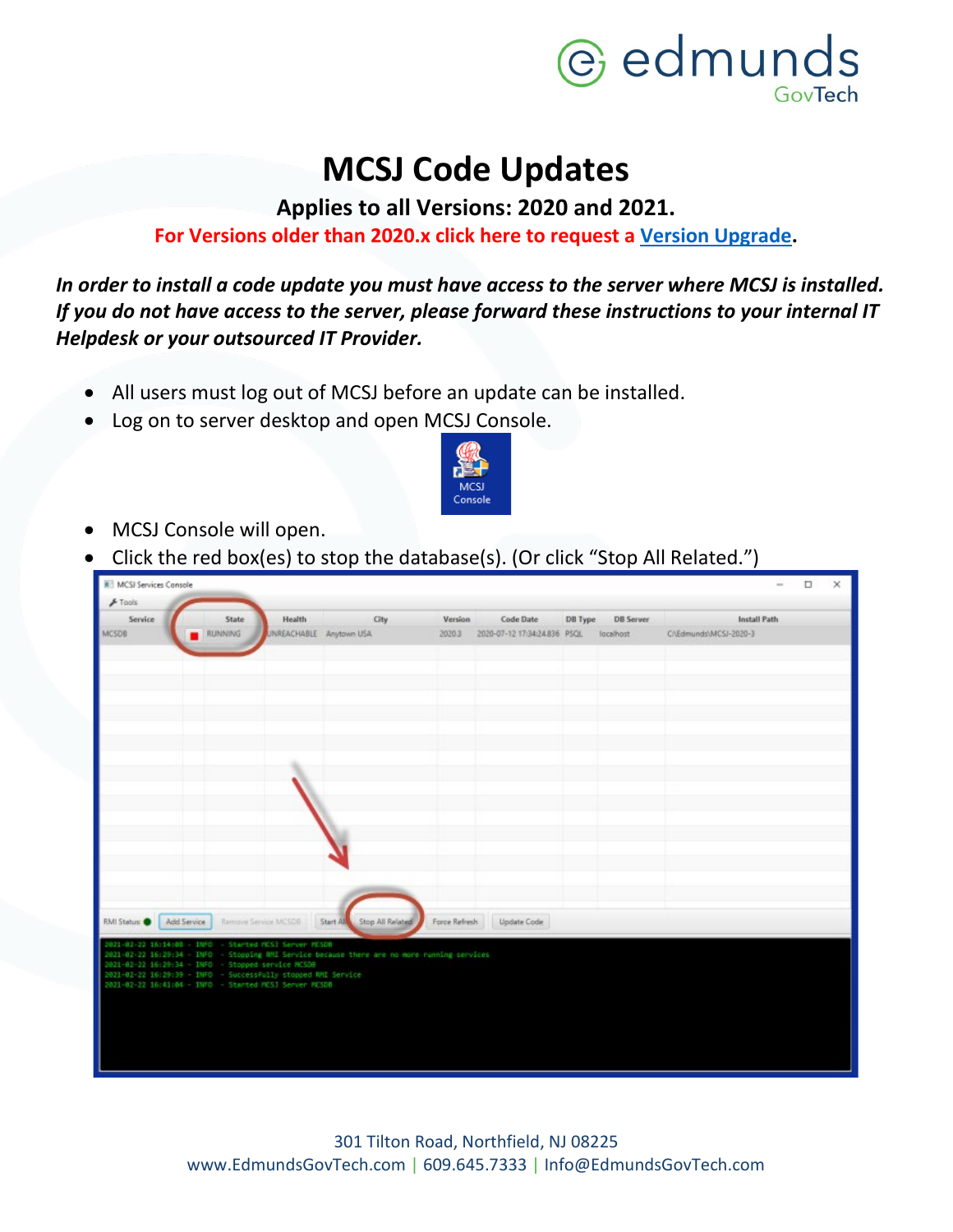## @ edmunds GovTech

- State will now display as "Stopped."
- Select "Update Code."

| Health<br>City<br><b>Version</b><br>Code Date<br>DB Server<br><b>Install Path</b><br>DB Type<br>State<br>Service<br>STOPPED<br>REACHABLE Anytown USA<br>2020.3<br>2020-07-12 17:34:24.836 PSQL localhost<br><b>ACSDB</b><br>C/JEdmunds/JMCSJ-2020-3 |
|-----------------------------------------------------------------------------------------------------------------------------------------------------------------------------------------------------------------------------------------------------|
|                                                                                                                                                                                                                                                     |
|                                                                                                                                                                                                                                                     |
|                                                                                                                                                                                                                                                     |
|                                                                                                                                                                                                                                                     |
|                                                                                                                                                                                                                                                     |
|                                                                                                                                                                                                                                                     |
|                                                                                                                                                                                                                                                     |
|                                                                                                                                                                                                                                                     |
| Start All Stop All Related<br>Update Code<br>Add Service<br>Remove Service MCSDB<br>Force Refresh<br><b>UMI Status:</b>                                                                                                                             |
| 2021-02-22 16:14:08 - INFO - Started MCS3 Server MCSD8                                                                                                                                                                                              |

After code is downloaded, select "OK" to apply code update.



MCSJ Console will close, install update and restart.



• After a few minutes, the state of the database(s) will change to "Running" and health will change to "Reachable." Carefully review the Code Date column to verify that the update was installed successfully.



• *If the code date did not change, proceed to next page for additional instructions.*

301 Tilton Road, Northfield, NJ 08225 www.EdmundsGovTech.com | 609.645.7333 | Info@EdmundsGovTech.com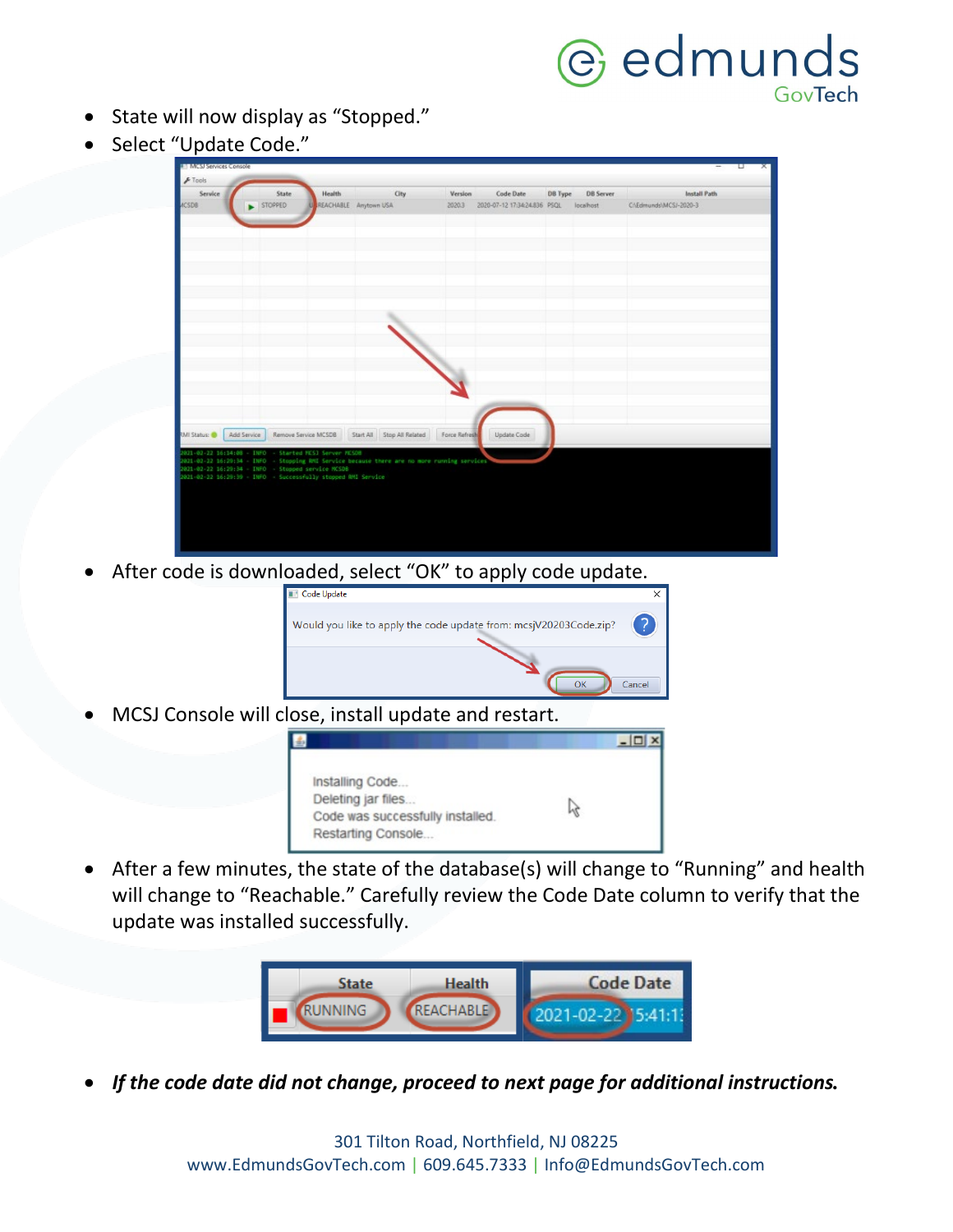# **C** edmunds

#### **Dealing with code update errors**

Whenever a code update fails, it is because a file has been left open. Please take a moment to check the following areas.

- 1. Hover the mouse over the MCSJ Console on the task bar.
	- o If more than one instance of the console is open, close the additional instances.



2. Open Task Manager (Right click on task bar and select Task Manager.



- o Select Users tab.
- o Right click on additional users, if present and select "Disconnect."

| Task Manager<br>Options View<br><b>File</b> |                      |                        |                     |                    | ×             |  |
|---------------------------------------------|----------------------|------------------------|---------------------|--------------------|---------------|--|
| Processes Performance App history Startup   |                      | Users Details Services |                     |                    |               |  |
| ᄉ<br>User                                   | <b>Status</b>        | 2%<br>CPU              | 85%<br>Memory       | 14%<br><b>Disk</b> | 0%<br>Network |  |
| SHogan (1 5)                                | <b>Fynand</b>        | $n$ nor                | $1717,3 \text{ MB}$ | $1.9$ MB/s         | 0.1 Mbps      |  |
|                                             | <b>Disconnect</b>    |                        |                     |                    |               |  |
|                                             | Manage user accounts |                        |                     |                    |               |  |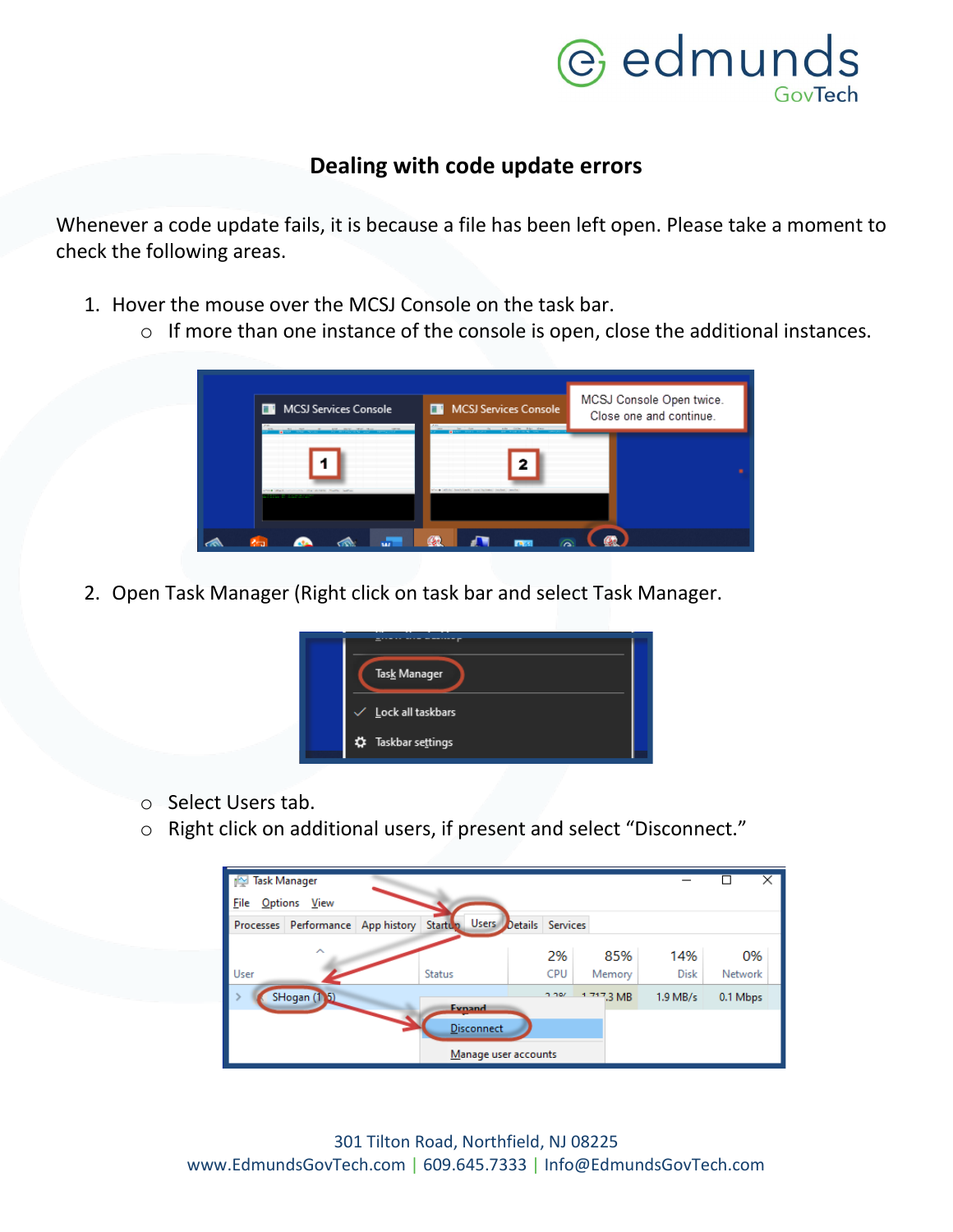

- 3. Close Open shared files.
	- o Open Administrative Tools, Computer Management.



o In the left-hand navigation pane, click the > arrow next to **Shared Folders** to expand the Shared Folders.

| Computer Management                                                                                                                                           |                                                  |
|---------------------------------------------------------------------------------------------------------------------------------------------------------------|--------------------------------------------------|
| File Action View Help                                                                                                                                         |                                                  |
| $\leftarrow$ $\leftarrow$ $\left  \frac{1}{2} \right $ $\left  \frac{1}{10} \right $ $\left  \frac{1}{2} \right $ $\left  \frac{1}{10} \right $               |                                                  |
| Computer Management (Local<br>$\vee$ $\ _2^1$ System Tools<br>Task Scheduler<br><b>Event Viewer</b><br><b>Shared Folders</b><br><b>Eucal Osers and Groups</b> | Name<br>23 Shares<br>8 Sessions<br>28 Open Files |